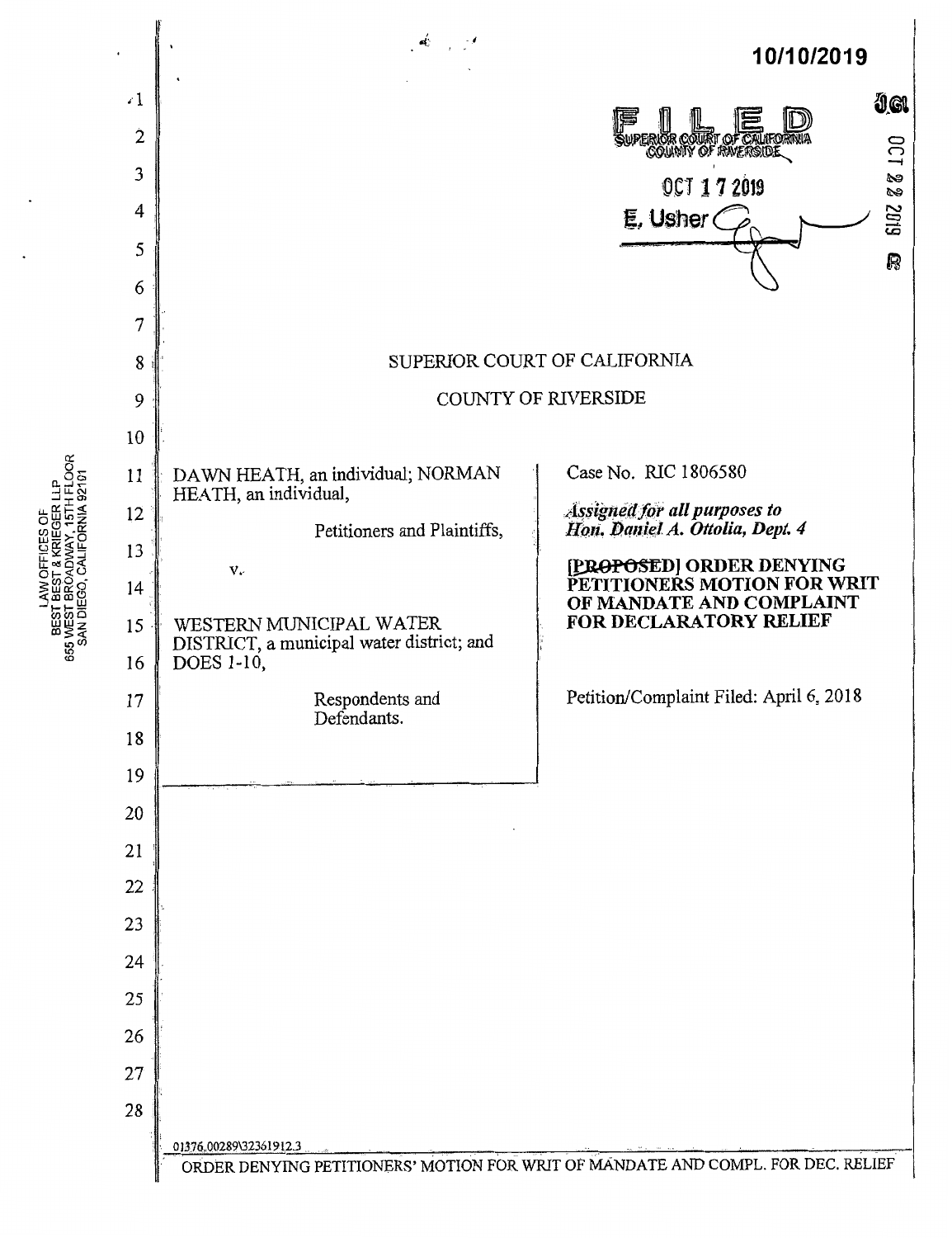. 1

2

3

4

5

6

7

10

## *ORDER DENYING PETITIONERS MOTION FOR WRIT OF MANDATE AND* **COMPLAINT FOR DECLARATORY RELIEF**

 $\tilde{\epsilon}$  (

On September 13, 2019, in Department 4, the Honorable Daniel A. Ottolia presiding, the Court heard the motion for writ of mandate and complaint for declaratory relief filed by Petitioners Dawn and Norman Heath (collectively, "Petitioners") challenging the budget-based water rates adopted by the Western Municipal Water District ("Respondent"). Appearances of counsel were made on the record.

8 9 The Court, having considered all moving and opposing papers and having heard the arguments of counsel at the hearing, ruled as follows:

In this writ petition, the Petitioners contends that the Respondent bases its fees on a water . budget assigned to each customer, which is inappropriately based on the number of individuals living on the property, weather data, size of the irrigated area, and the type of landscaping to be found on the property.

 $16$  $17$ 18 19 20 21 The Petitioners list two causes of action. The first is for a petition for writ of mandate, and the second is declaratory relief. The Petitioners allege that Respondents are in violation of Section 6, Subdivision  $(b)(1)$  and  $(b)(3)$ , of Article XIII D of the California Constitution; and that Respondent can only charge Petitioners their proportional cost of the services provided to their parcel. The Petitioners contend that these portions of the Constitution have been violated by the Respondent because its budget-based tiered rate structure arbitrarily charges residential parcels based on socially engineered norms, like the individual characteristics of the property and the size of the family.

22 23 24 25' 26 27 Based on the documents set forth in the Administrative Record, it appears to the Court that the cost of services charged to Respondent's customers are proportional to the services provided to their parcels. No fees or arbitrating costs have been passed on to the consumers under the budget-based rate. Factors used by Respondent in calculating the budgets for indoor and outdoor use fall in line with Water Code Section 370 and 372. The Court does not agree with Petitioners that those code sections are unconstitutional.

28 Ill

 $-2$  -<br>01376.00289\32361912.3

ORDER DENYING PETITIONERS' MOTION FOR WRIT OF MANDATE AND COMPL. FOR DEC. RELIEF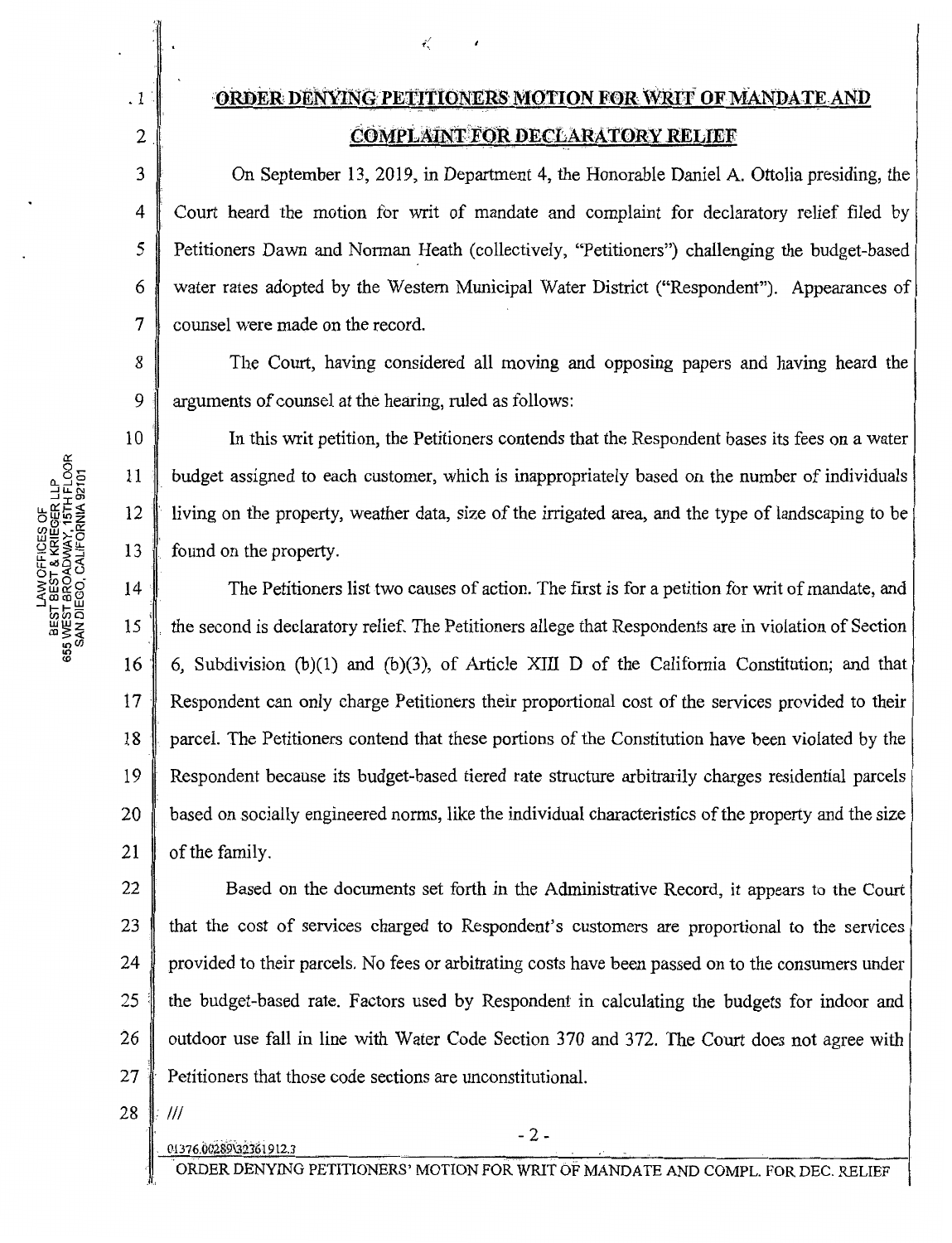In addition, the Court will sustain Respondent's objection to Petitioners' notice of lodgment of the Journal of American Water Works Association publications. And the Court finds that these writings cannot be added to the record under the *Western States Petroleum* case. *(Western States Petroleum Ass 'n v Superior Court* (1995) 9 Cal.4th 559.)

In Petitioners' reply brief, they also raise new issues regarding the Tier 5 costs of water. In particular, Petitioners raised three issues with respect to the Tier 5 ratepayers. First issue, that Respondent's alleged failure to demonstrate that the Metropolitan Water District would be unable to supply Respondent all necessary water for Tier 5 and thereby necessitating the capitalimprovement project.

Two, Petitioners assert that it is improper to pass on the cost of the capital-improvement project (Chino Desalter Expansion / La Sierra Pipeline project) because the project is also necessary to meet future demands.

And, three, the contention that Tier 5 charges include a five percent return fee, which is an improper profit on the cost of the project.

15 16 17 18 19 20 21 22; The Court will address those three contentions. With respect to issue number one, the Respondent points to its Comprehensive Water Rate Study Report, which indicates that the capital project is necessary to have a reliable water source to accommodate Tier 5 ratepayers. While the Petitioners dispute Respondent's justifications for the capital improvement, they point to no evidence that these facts are not correct. They argue that it is unlikely that the City of Riverside would terminate its contract with Respondent early and cites no evidence to support this. They contend that if the City of Riverside terminates its contract with Respondent, it must provide Respondent with a limited amount of water in emergency situations.

23 24 25 26 27 28 However, Petitioners ignore the fact that Respondent would not have use of that water supply on a daily basis and would have to find a replacement. Petitioners cites no authority to support the assertion that Respondent is precluded from preparing for such an event. Petitioners argues that before Respondent passes on the cost of the capital improvement, it should be required to quantify the supposed future deficit based on events that are more likely than not to occur. However, it provides no authority to justify this requirement. The Court finds that - 3 - 01376;00289\3236f912.3

ORDER DENYING PETITIONERS' MOTION FOR WRIT OF MANDATE AND COMPL. FOR DEC. RELIEF

. 1

2

3

4

5'

6,

7

8

9

10

11

12

13

14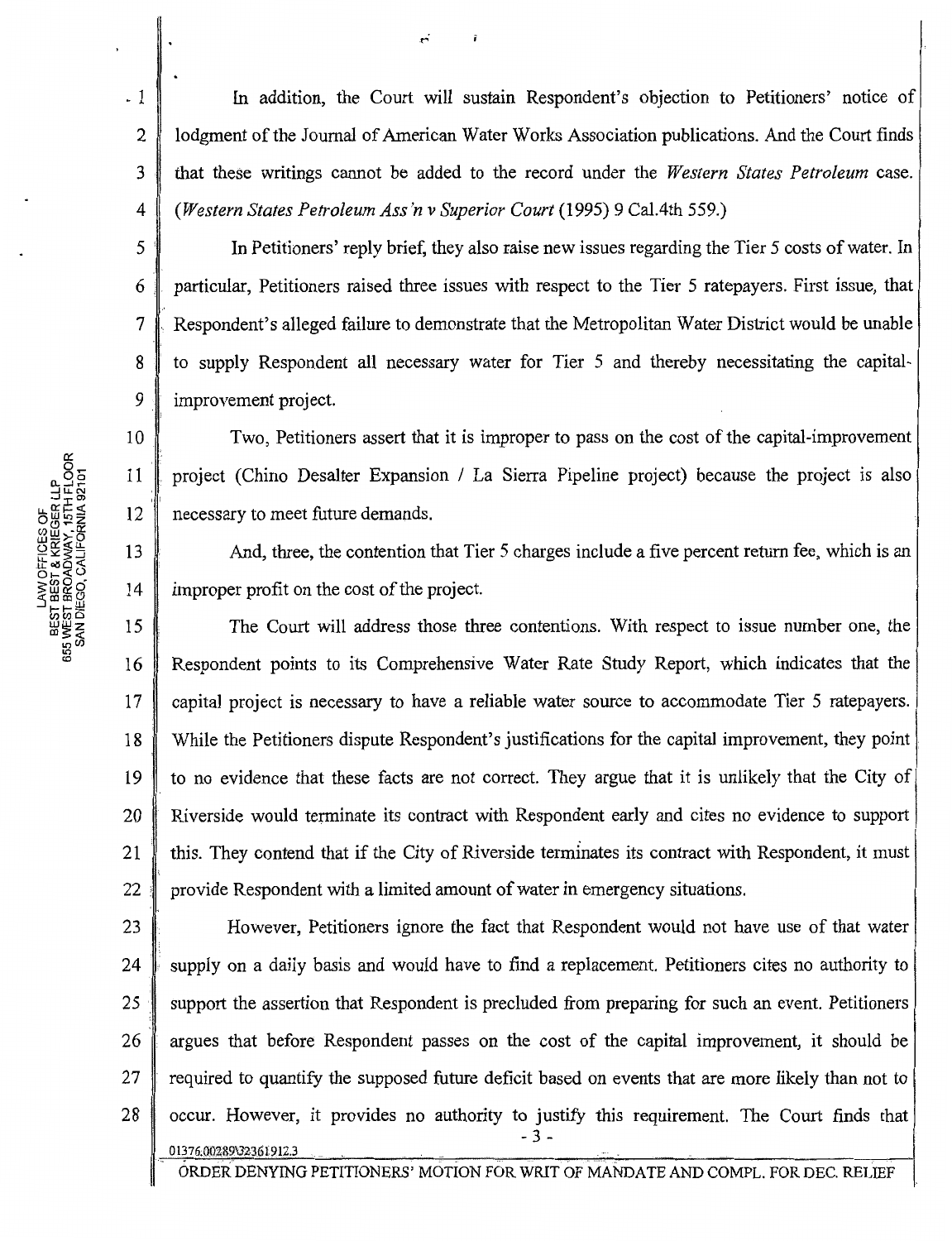Respondent has provided a justification for the capital project and that Petitioners have failed to establish this justification is improper. Therefore, the first argument by Petitioners fails.

 $\prec$ 

Petitioners second argument is that Respondent is in violation of Article IIIX D, Section (6), Subdivision (b)(4), which states, "No fee or charge may be imposed for a service unless that service is actually used by, or immediately available to, the owner of the property in question." Petitioners argues that fees or charges based upon potential or future use of a service are not permitted. They argue that since the service will not be actually used by them, because part of the capital improvement is needed for future use, and is not immediately available to them, the charges for the capital improvements are improper.

10 11 12 13 14 15 16 17 However, based on the case of *Capistrano Taxpayers Association, Inc. v. City of San Juan Capistrano* (2015) 235 Cal.App.4th, page 1493, these assertions are not correct. While Tier 5 customers may not have immediate access to any water produced under the capital improvement project, they are being provided with water service, and that service is immediately available to Respondent's customers. Under the reasoning in *Capistrano Taxpayers Association Inc.,* Tier 5 customers are being charged for services immediately available to them. Petitioners cite no authority that a ratepayer cannot be charged for capital improvements that might benefit a future ratepayer when the current ratepayer also benefits from those improvements.

18 19 20 21 Petitioners' third issue raised in the reply is the contention that a five percent charge exceeds the fees required to construct the capital project and constitutes a profit. Based upon the Comprehensive Water Study Rate Report, the five percent return is a return of the total capital outlay and debt service obligation associated with the capital project.

22 23 . 24 25 26 Respondent contends that this is not a five percent profit, but is a portion of the \$89.1 million spent on the project that will be paid by ratepayers each year. Water agencies can recover the costs incurred in purchasing, capturing, storing, and distributing water. Petitioners provide no evidence that Respondent will profit from the five percent fee. Therefore, Petitioners contention Ill  $27$  |  $11$ 

. ·· 01376.00289\3236] 912.3

 $-4.4$ 

ORDER DENYING PETITIONERS' MOTION FOR WRJT OF MANDATE AND COMPL. FOR DEC. RELIEF

. 1

2

3

4

5

6

7

8

9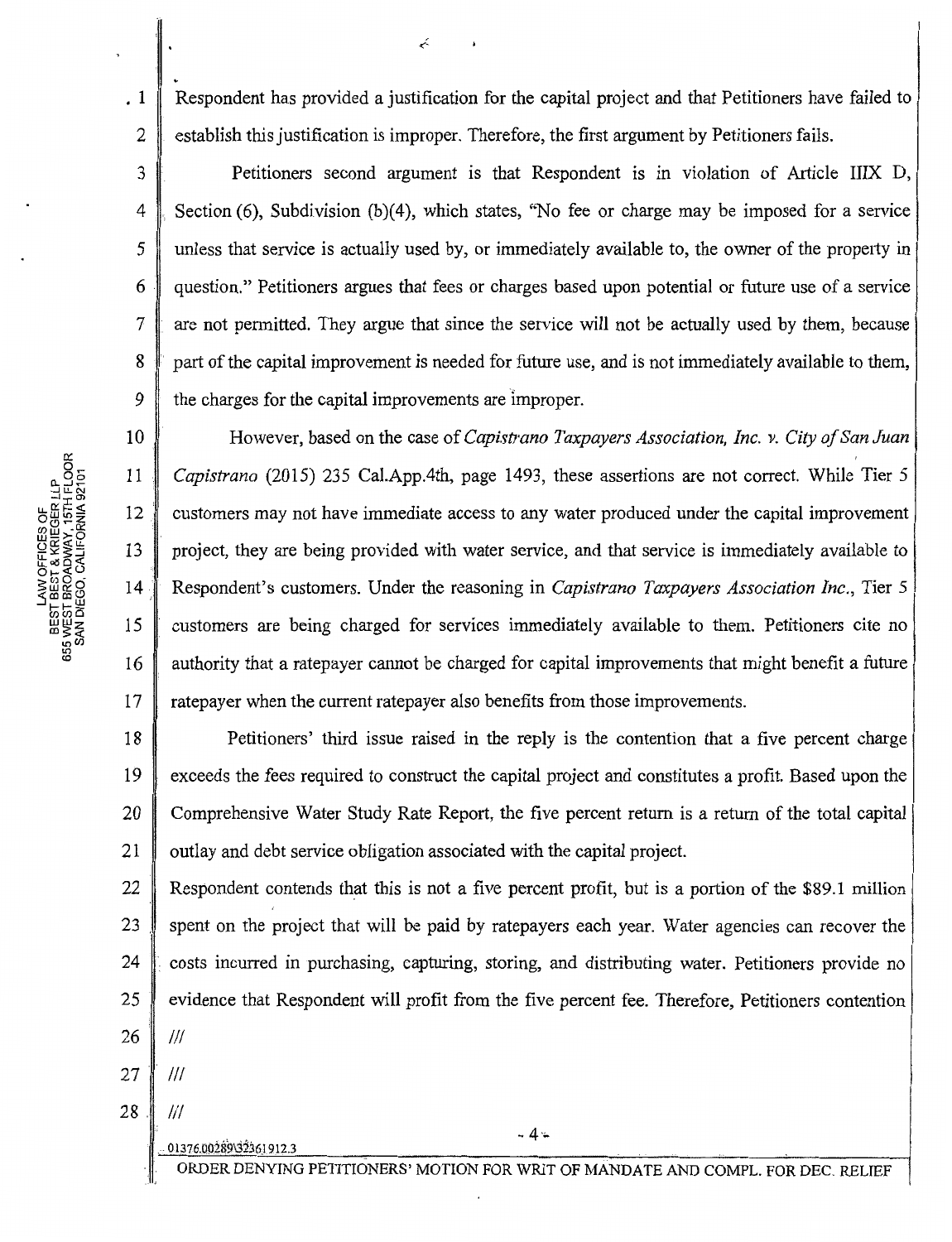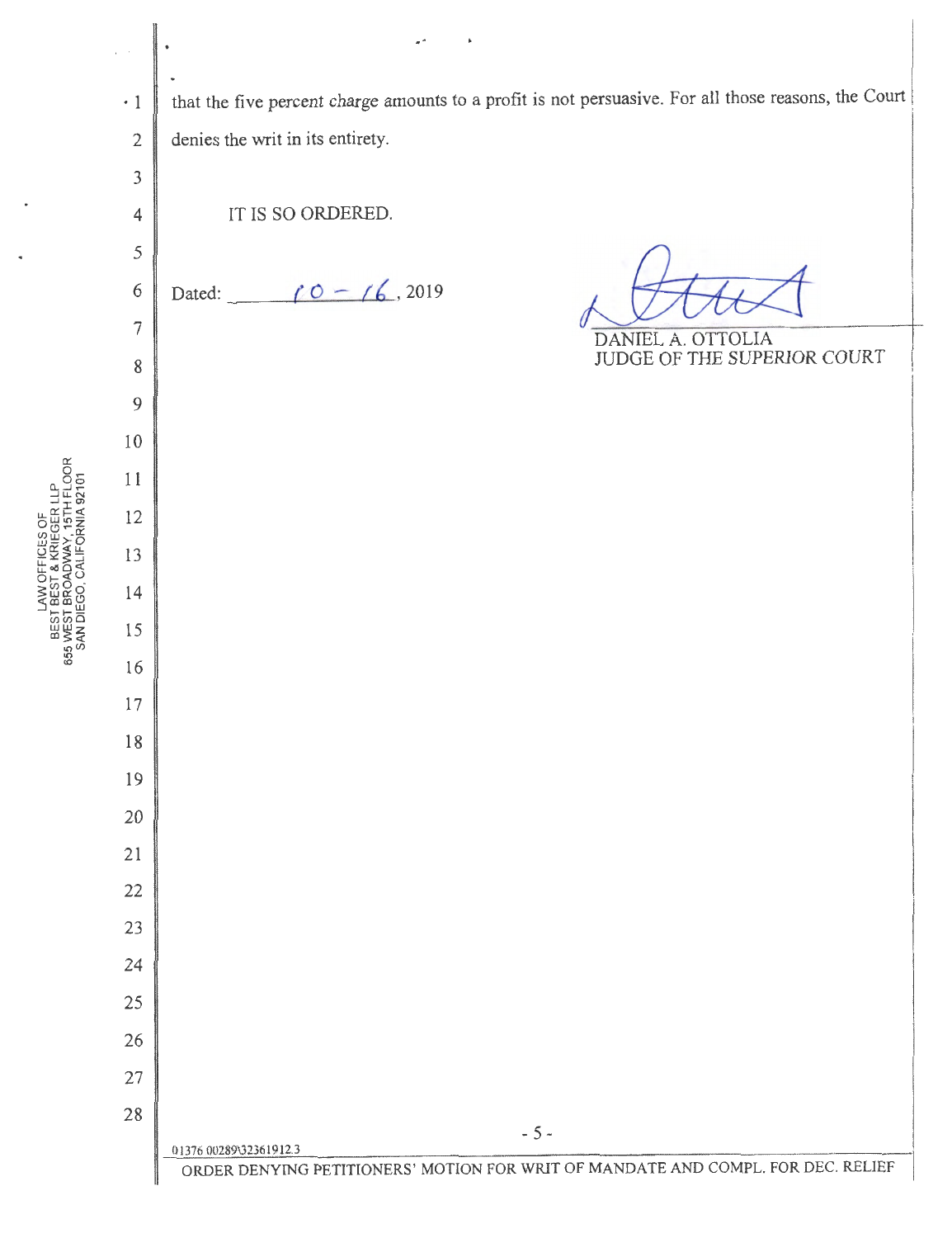

BEST BEST & KRIEGER LLP<br>655 WEST BROADWAY, 15TH FLOOR<br>SAN DIEGO, CALIFORNIA 92101